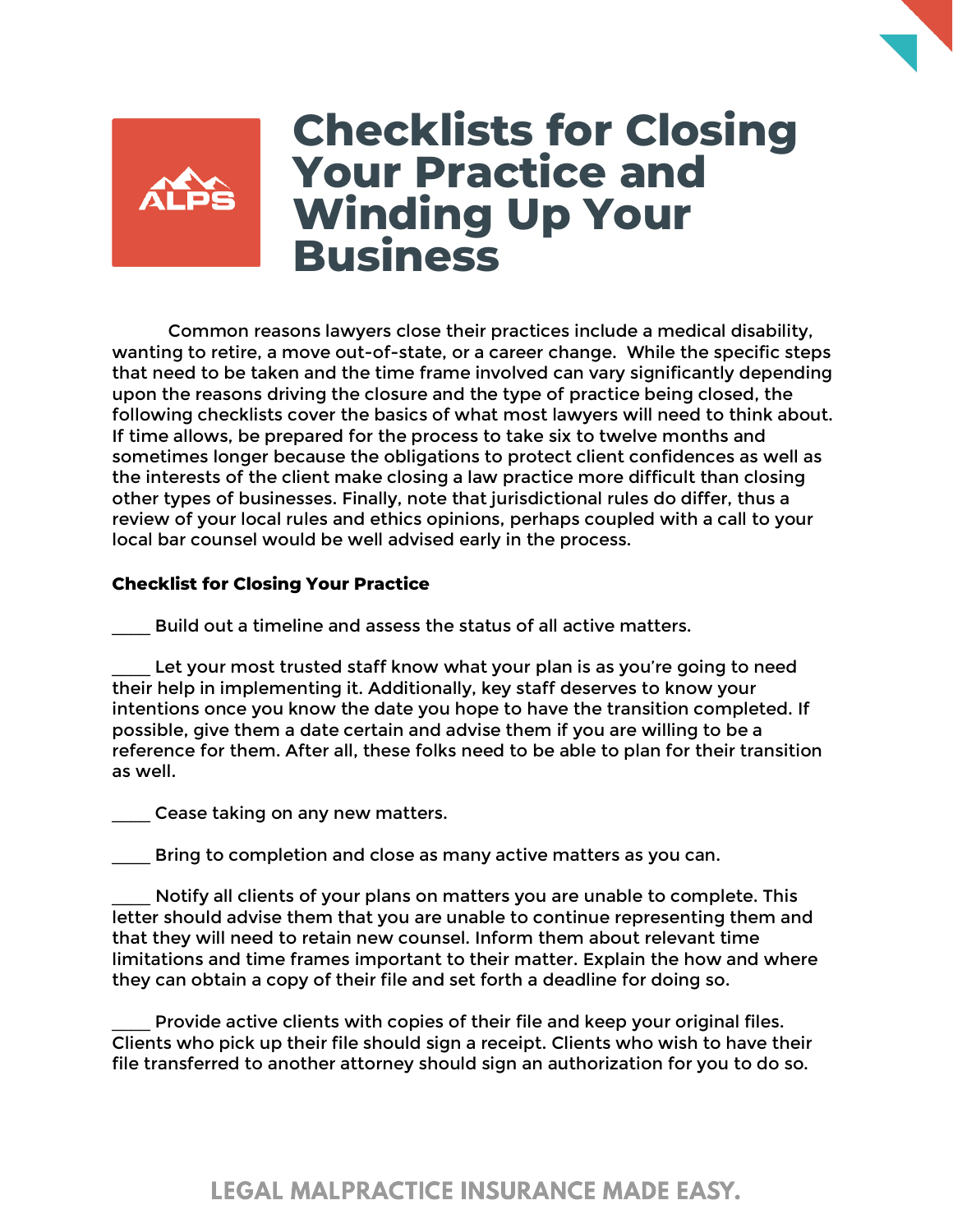Notify the court. On matters with pending court dates, depositions, or hearings discuss how to proceed with each client. Request extensions, continuances, and the resetting of hearings where called for. Send written confirmation of these changes to opposing counsel and your client. Obtain permission to submit a motion and order to withdraw as attorney of record.

Confirm you are out. On matters before an administrative body or court, pick an appropriate future date to check and confirm that a substitution of counsel has been filed or that your motion to withdraw has been granted and then follow through with checking.

Notify all clients of your file storage arrangements. Let them know where files will be stored, how they can obtain a copy if ever necessary, and if not previously addressed, set forth your file retention policy. If closed files will be stored by another attorney, obtain client permission to have the closed files transferred and provide contact information for this attorney.

\_\_\_\_ Closeout your trust account once it has been audited and reconciled. If funds are to be transferred to a new attorney, disburse those funds by making the check payable to the client and the new attorney. Notify the bar that your trust account has been closed and maintain your trust account records in accordance with the rules in your jurisdiction.

Preserve your books and records. In a number of jurisdictions, RPC 1.15 requires you to keep general and trust account records for at least five full years following the termination of the fiduciary relationship. This information can be preserved in a digital format.

Review your malpractice policy and contact your carrier in order to understand the options and costs associated with the purchase of an extended reporting endorsement, commonly referred to as a "tail."

Notify relevant bar associations and professional organizations.

Deal with client property still in your possession such as original wills, client corporate books, unclaimed funds, etc.

## **Checklist for Winding up the Business**

Give notice of termination of all rental or lease agreements.

\_\_\_\_ Cancel your telephone service and arrange to have calls to your office number forwarded to your home or other number or consider placing an automated message on your office line that will remain active for at least several months post closure.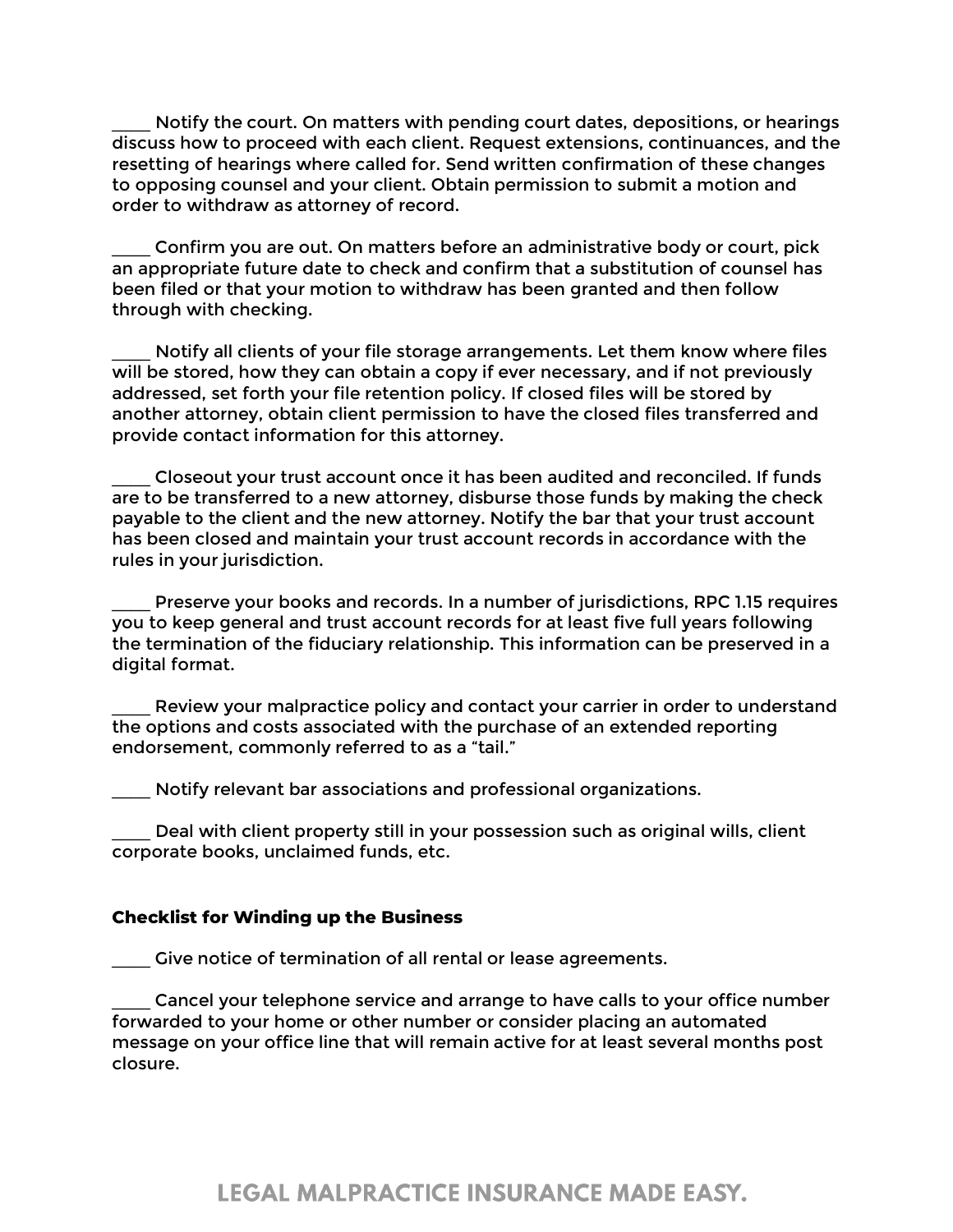Address any confidentiality and file storage concerns with computers and related tech. Prior to donating, selling, or giving away any device, backup all data that you wish to maintain long-term and then wipe the data from every device.

Notify all vendors and make plans to close these accounts.

\_\_\_\_ Cancel or change any existing advertisements and legal directory listings wherever possible. Don't forget about your website and social media presence.

Meet with your accountant to discuss dissolution of your firm, obtain tax advice, establish the schedule for preparation of final financial statements, determine what state and federal agencies need to be notified, etc.

Meet with any lenders to discuss repayment of outstanding loans.

\_\_\_\_ Cancel all firm credit cards.

\_\_\_\_ Determine where and for how long you will need to store your business records.

Determine where mail and e-mail should go post closure then notify the post office and make any necessary changes to all email accounts.

\_\_\_\_ Consider setting up an automated reply on email accounts that are to be closed and placing a static page on your website that announces the closure of your practice along with information about where closed files will be stored.

\_\_\_\_ Cancel all business memberships and subscriptions to include online accounts.

Determine the disposition of furniture, fixtures, library, art, etc.

Make arrangements to have all utilities turned off in a timely fashion.

\_\_\_\_ Check with your accountant or financial planner regarding retirement plans and rollover options.

Notify all insurance companies, to include your premises liability and workers compensation carrier. Don't forget to obtain advice on conversion options for health, life, and disability insurance.

\_\_\_\_ Close the operating account once all outstanding receivables have been collected and all outstanding bills have been paid.

Dispose of unused office supplies. Schools or charitable organizations would be pleased to be the beneficiary of such items.

Destroy all unused checks, deposit slips, etc.